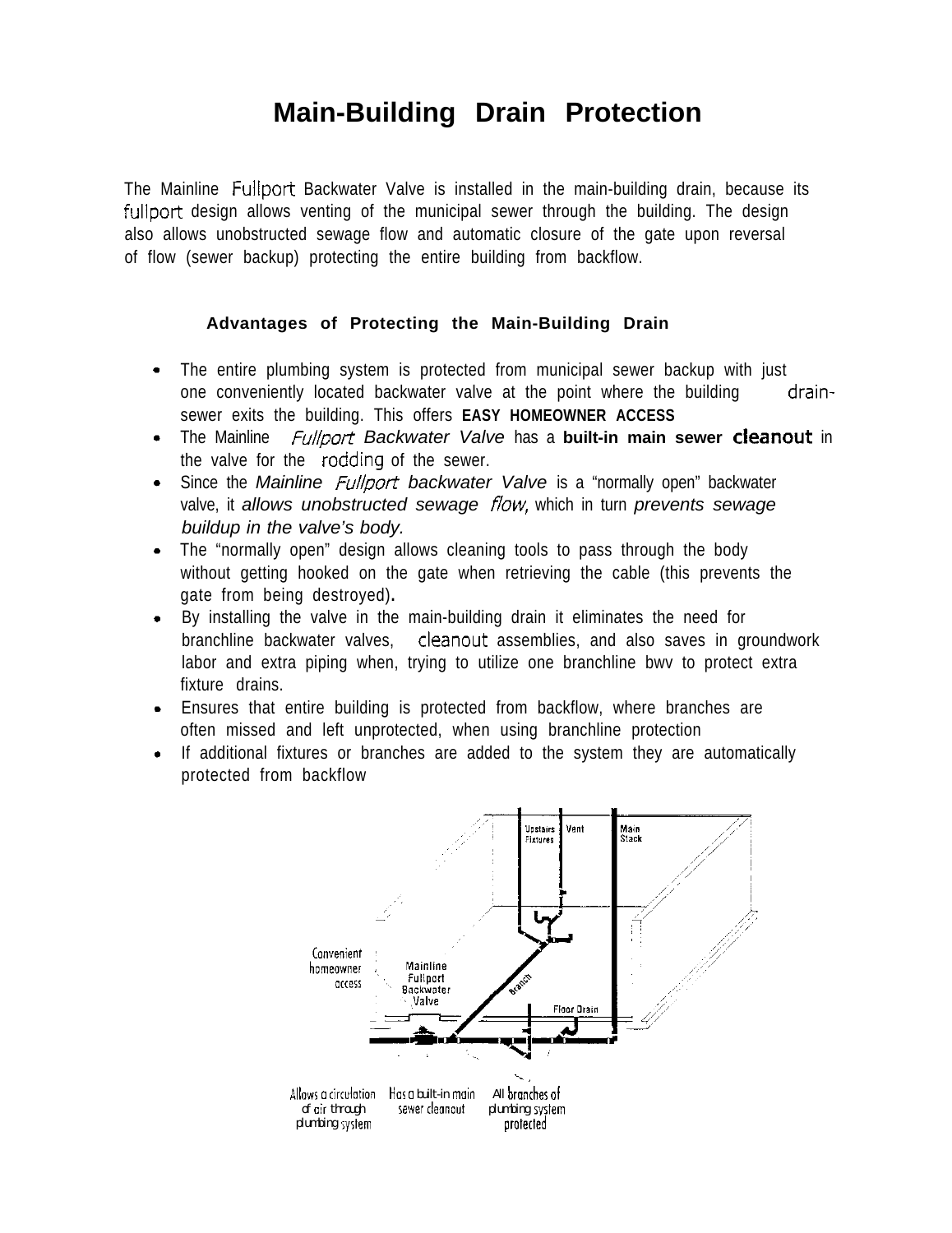# **Mainline Backflow System**



**Valve** 

**Mainline Backflow System Illustrated with** 

- **Mainline Fullport Backwater Valve**
- (Model #4963) (Model #PE2013)
- **Mainline Plastic Access Box**

**BACKFLOW PRODUCTS INC.**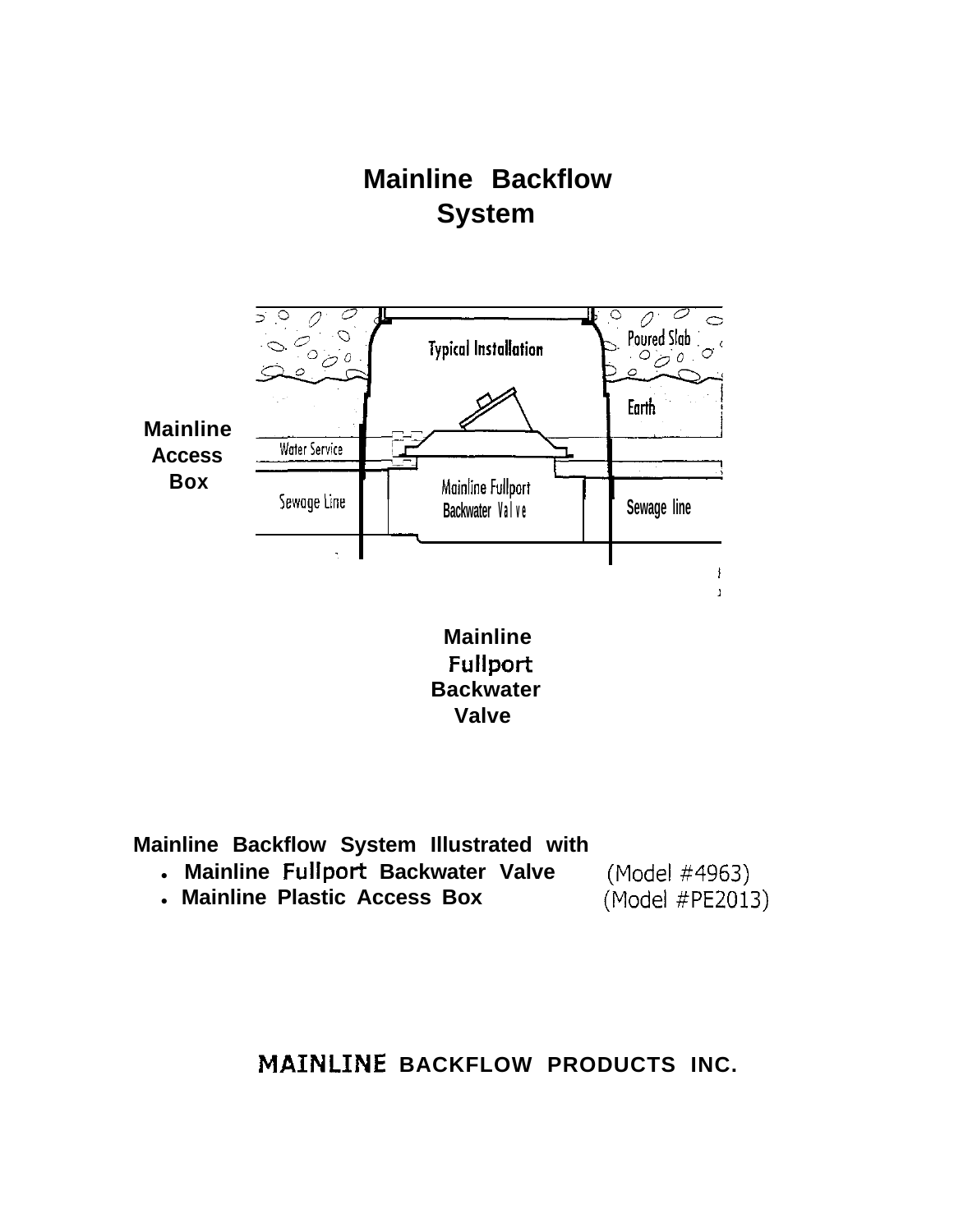## **INSTALLATION**

### **MAINLINE FULLPORT BACKWATER VALVE**

*The Mainline Fullport Backwater Valve's "normally open" design allows unrestricted sewage* flow. Because of its *Fullport* design, it requires minimal homeowner maintenance when *installed properly, and provides the best in backflow protection. CSA CERTIFIED* 

#### **PRIOR TO INSTALLATION**

- $\circ$  Inspect unit through cleanout
- Check o-rings
- Make sure flotation devices are in place (one on each side of gate)
- Check the gate and ensure it moves freely.

#### **INSTALLATION**

- $\circ$  Allow maximum grade when possible  $-4\%$  or higher **NOTE:** min. grade must be at least  $2\% \cdot 1/4$  inch per foot
- o Check grade with level by placing it on the bolts
- o See arrows for direction of flow
- $\circ$  Do not install any fittings within 2 feet of inlet side of valve. This will ensure laminar flow through valve body (as there is no control of fitting layouts, in retrofit installations this rule may be waived by the enforcing authority)
- Care should be taken when solvent welding pipe into valve. Ensure solvent does not enter the body as it will affect the valve's function
- entered the body and and hinge area upon installation  $\circ$  Re-inspection of unit-remove sand, gravel, dirt or any other debris which may have
- o Tighten cleanout
- Install Mainline Access Box

#### **Precaution:**

#### **RETROFIT INSTALLATION**

- \* Failures may occur due to back grade on valves, In order to achieve grade in retrofit installations, an installer must expose approx. 4-5 feet of piping. Often sewers are at a minimum, flat,or back grading. Since there is  $\frac{3}{4}$  of an inch difference in height from inlet to outlet on your Mainline valve, it may be necessary to adjust the grade on the piping leading up to the valve, to achieve required grade on the backwater valve
- \* In retrofit installations, always run and test all fixtures to ensure each one runs through the backwater valve, and nothing remains unprotected
- \* Check that the sewer is unrestricted (roots, blockages, etc.) downstream of valve.
- \* Ensure weeping tiles (French drains) tie in downstream of valve

#### **Warning**

 $\circ$  Improper installation may result in valve failure

Continued on next page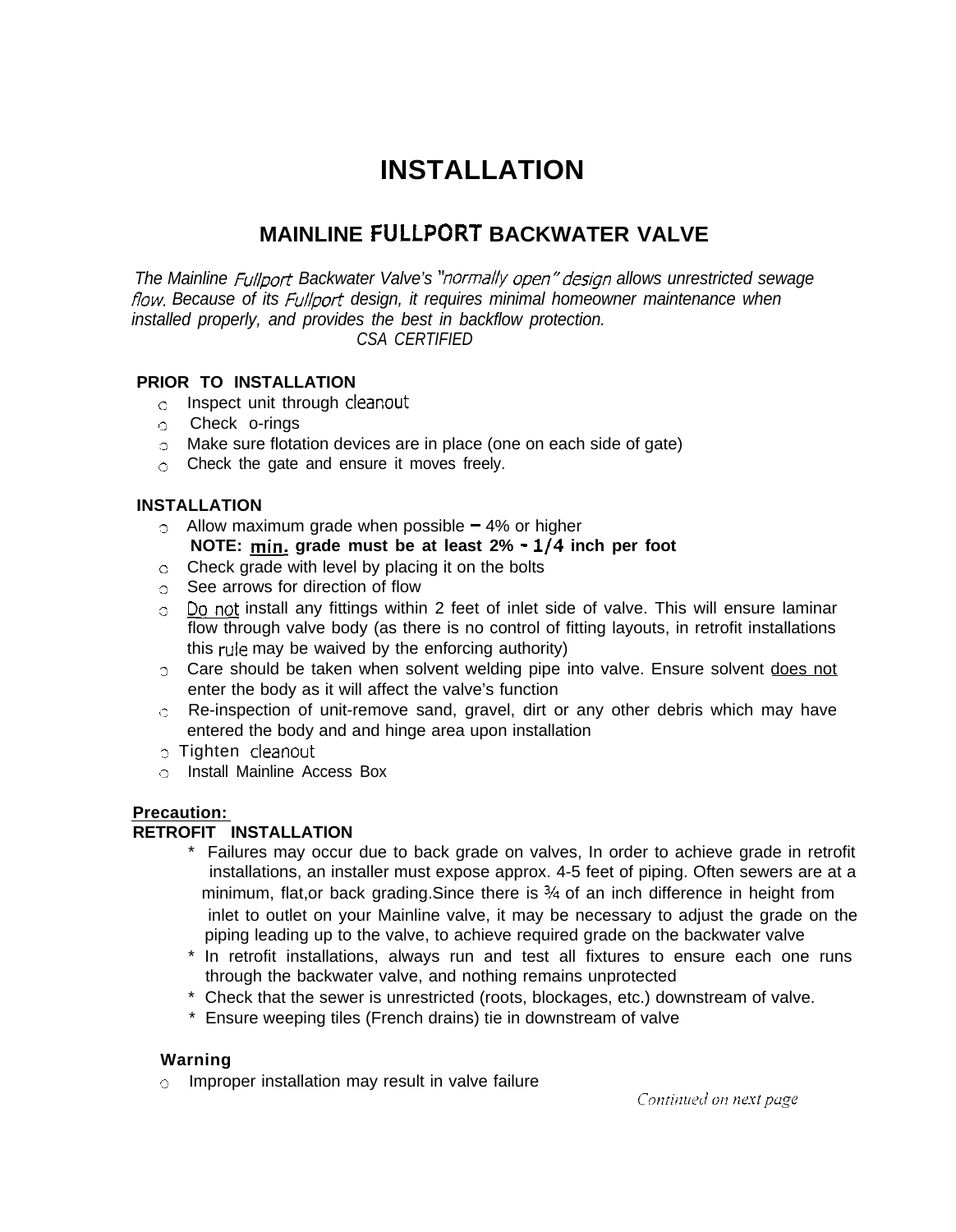- $\circ$  Follow installation procedures carefully, with special care and attention to be taken when retrofitting valve into existing systems
- Do not install if proper grade cannot be achieved

#### **Testing the Unit**

All backwater valves are factory tested through our certified quality control program. If you wish to test the backwater valves, follow these instructions.

- Place a "Test Ball" through the cleanout plug on the body, downstream of the valve into the outlet drainage piping leading away from the valve.
- Inflate the test ball.
- Through the cleanout opening, stretch a garden hose down to the "Test Ball" and begin filling the pipe with water.
- Watching through the cleanout opening, you should see the gate rise into the closed position. This means the valve is closing properly. During a sewer backsurge, back pressure will increase downstream of the valve, and the gate will seat onto the valves o-ring, protecting the building from backflow.
- Deflate the "Test Ball" to release the water. This will allow the gate to fall back into the open position.

For further assistance call our toll free number at 1-877-734-8691

### **MAINLINE BACKFLOW PRODUCTS**